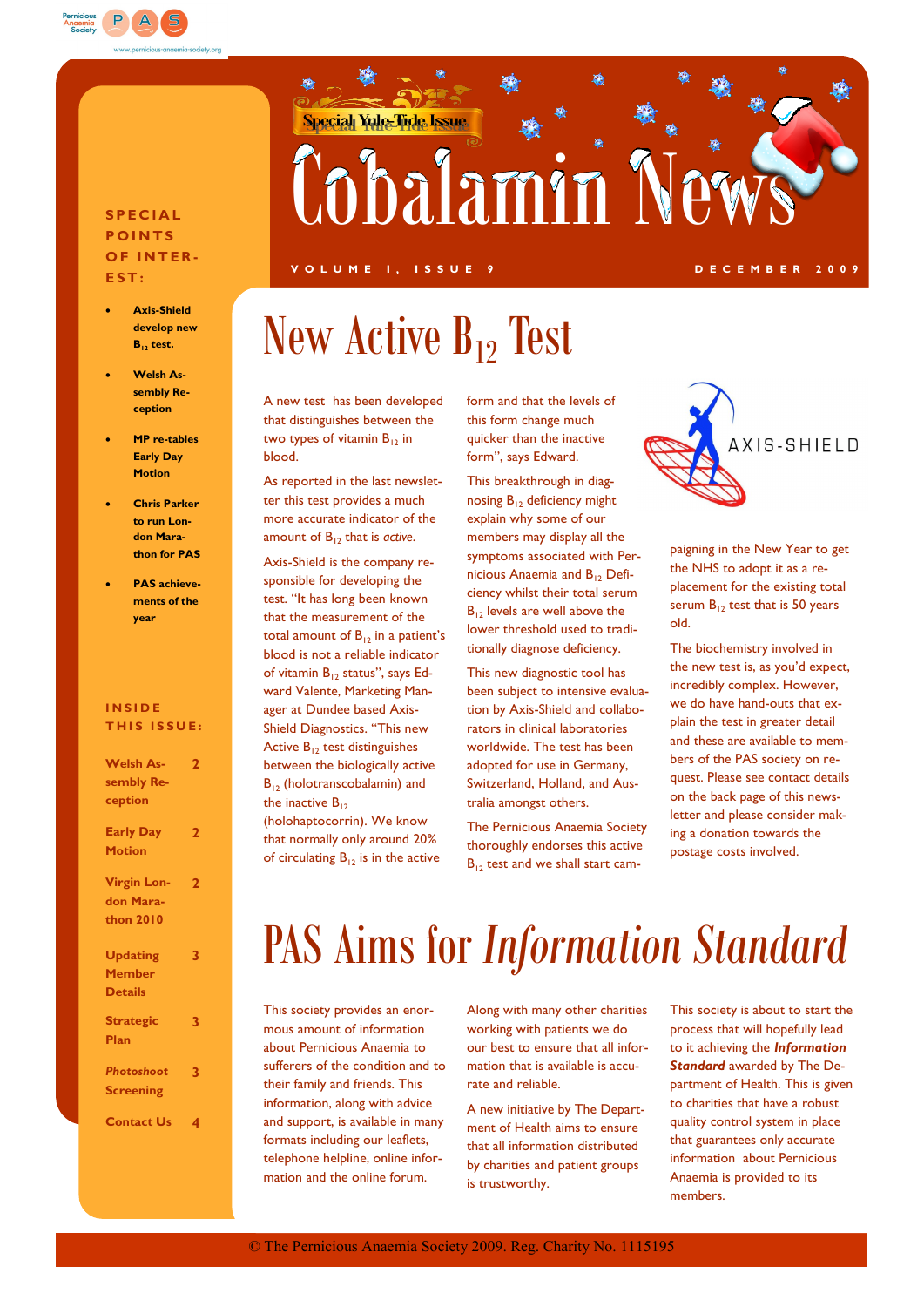**P A G E 2**

### News from the Welsh Assembly

*"The assembly now makes all decisions relating to health in Wales."*

Martyn Hooper, Chair of The Pernicious Anaemia Society, along with a few volunteers from the charity, attended a reception at The Welsh Assembly Government building in Cardiff on Wednesday 25<sup>th</sup> November 2009.

The reception was headed by Martyn who offered a presentation to several Welsh Assembly Members (A.M.s) that called for a Review of the Diagnosis and Treatment of Pernicious Anaemia. Amongst the A.M.s was Peter Black,

South Wales West Liberal Democrat, and Dr. Dai Lloyd, Plaid Cymru Spokesman for Social Justice, Local Government and Regeneration. Dr Lloyd also tabled a Statement of Opinion that calls for a review of the diagnosis and treatment of P.A.



The betterment of "the lives of people in Wales' is a key ingredient of the Welsh Government's objectives.

As a result of Wednesday"s reception, which offered a thorough update on the wishes of The Pernicious Anaemia Society, is just one step further to the charity's push to renew the treatment of PA and the quality of the lives of patients that could hopefully become an international accomplishment.

*"Over 70 MPs have already supported the call for a Review of the Symtoms, Diagnosis and Treatment of PA."*

# Early Day Motion & e-Petition

We are pleased to report that Doug Naysmith, MP, has re-tabled the original Early Day Motion in the UK"s Parliament.

The original Early Day Motion (EDM) acquired 87 signatures from MPs, which was a much higher number than we had originally hoped for. However, it had to be withdrawn when Parliament went into recess. Thankfully Mr. Naysmith re-tabled the EDM

and at the time of writing 81 Members of Parliament, who are not members of the Government, have called for the Review into the Symptoms, Diagnosis and Treatment of Pernicious Anaemia.

Please write to your MP and ask him or her to support Early Day Motion number 49.

You, your family and friends might want to show your support for the society's no. 10 e-Petition that calls for the introduction of a treatment regime based on the individual needs of the patient. If you haven"t already signed the petition you have until the 18th February 2010 to do so. The petition can be found online by copying and pasting the following link into your Internet address bar: http:// petitions.number10.gov.uk/ B12Treatment

Unfortunately only UK citizens can sign.



**Chris Parker**

### Chris Parker to Run London Marathon 2010

The Pernicious Anaemia Society has paid £345 towards being allocated a place in the London Marathon on 25th April 2010.

The running entry we have been given is to be filled by Chris Parker. Chris Parker is a 25 year old Masters graduate from King's College in London. Upon learning that

his mother had been diagnosed with PA, Chris was inspired to find out more about the condition.

"If I can raise awareness and support for the condition ultimately benefitting my mother and other sufferers, then I will endeavor to generate as much money as possible and run my heart out",

#### says Chris.

Of course the society will be offering lots of support to Chris in his running of the marathon.

To sponsor Chris please visit the PAS website or contact our office on 01656 724163.

#### **C O B A L A M I N N E W S**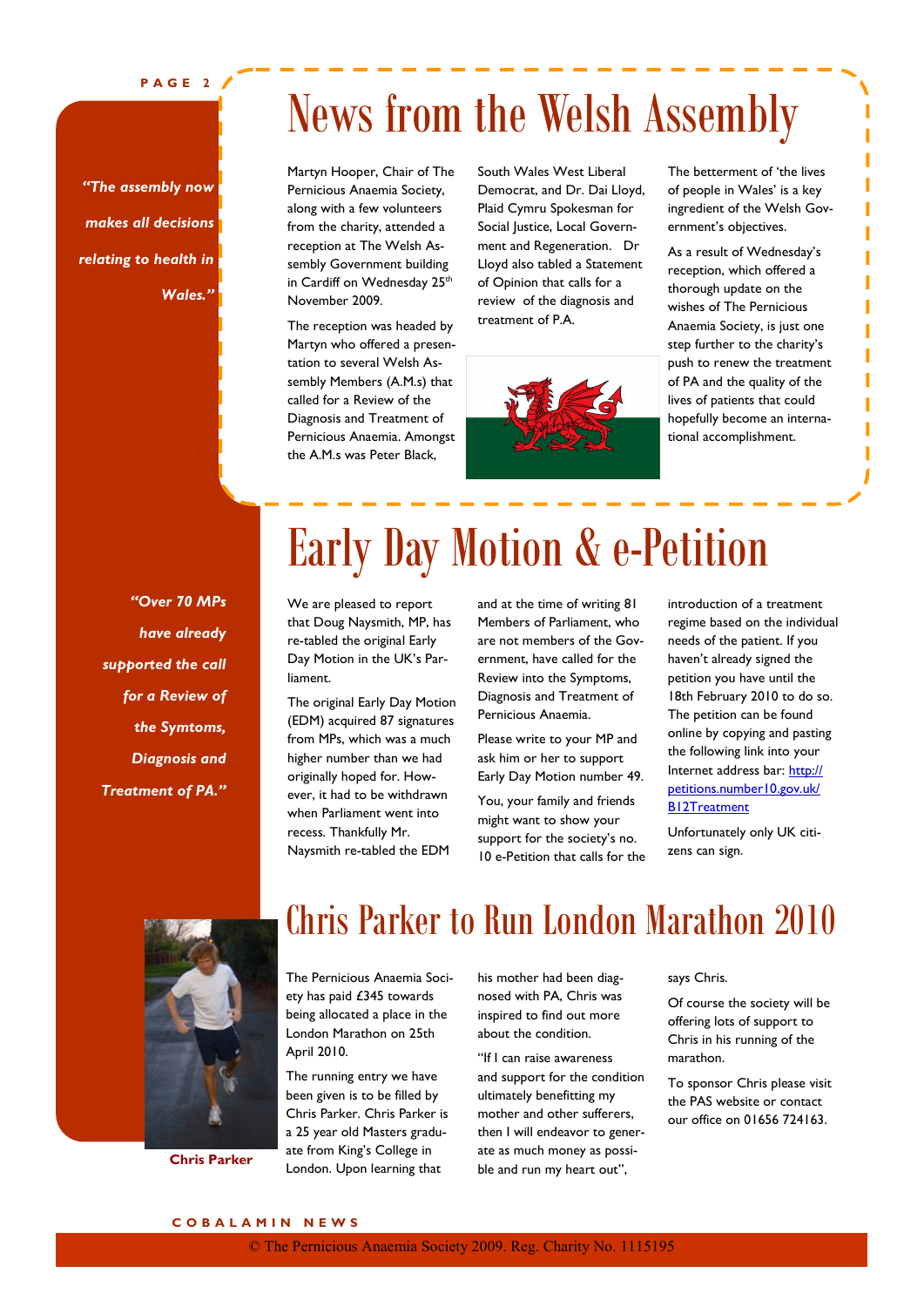### A Call to Members of the PAS



If you are one of the 3,000 odd members who joined online, you may have had an email from Jan, one of our volunteers, asking you to supply us with your telephone contact details.

The reason we are doing this is to allow us to contact you quickly

should something be happening in your area. For example, if a support group was forming in your area then we would telephone you to ask if you would be interested in going along to the first meeting.

Telephone numbers tend to remain the same, while email addresses change and there is no sure way that we are able to establish if you have received our email.

Telephone contact details are asked for when members sign up to The Pernicious Anaemia Society, but it is left to the discretion of the applicant as to whether or

not that information is given.

As a society we operate within our Data Protection Act policy and we are registered on the Data Protection Register at the Information Commissioners Office. We never ever pass on your information to third parties unless you specifically request that we do so.

Please consider providing us with a telephone contact number so that we can contact you speedily should we have reason to do so. Please contact Jan on 01656 724163 or email jan@pasoc.org.uk.

> *"3 out of the 4 objectives from the last Strategic Plan were met."*

> > I

## Future Strategic Plan

At the time of writing a new Strategic Plan is being written. The Strategic Plan sets out the aims of The Pernicious Anaemia Society for the next three years.

As part of the process the previous Strategic Plan is reviewed and a report is produced for the Trustees of the society.

Three years ago the Strategic Plan focused on four main goals. The first of these goals was to be the

development of an interactive website, the second, was raising awareness amongst medical professionals (and now politicians) of our common problems. The third goal was the establishment of an office that would be staffed by volunteers recruited from our local association of voluntary organisations. All three of these objectives have been met.

Unfortunately, the fourth objective of the previous Strategic Plan was not met, and this has now become the first priority in a new Strategic Plan.

The recruitment of a full-time Development Officer with the experience, skills and knowledge to drive the society forward is now our next major objective. Applying for funds to finance this post has already begun and hopefully our first employee will be in place by June.

### Mairi Sutherland Screens *Photoshoot*

Mairi Sutherland, member of The Pernicious Anaemia Society, has held a private screening of her feature length film, *Photoshoot*. The premiere took place on Thursday 26th November 2009 at the Empire Cinema in Leicester Square, London.

The film"s plot follows the interests of a magazine photographer in the life of an aging movie star,

played by Debbie Arnold. John Altman, famously known for his role as Nick Cotton in *Eastenders*, plays the character of the egotistic photographer.

The screening was a charity based event in aid of The Pernicious Anaemia Society. Martyn along with Kirsty and Kim attended the screening in order to promote the charity to several

stars and crew members of the film.



© The Pernicious Anaemia Society 2009. Reg. Charity No. 1115195